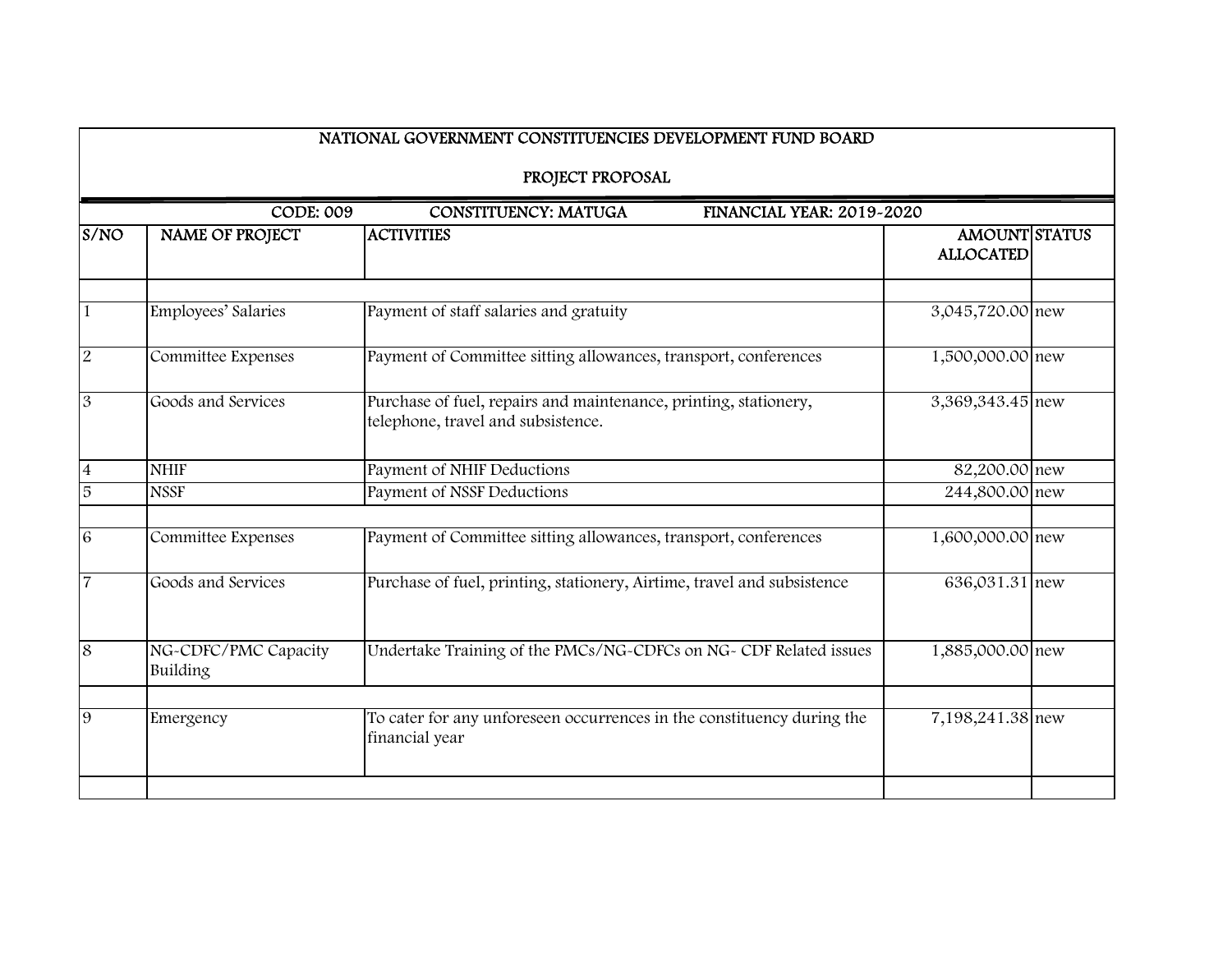| 10              | <b>Bursary Secondary Schools</b>   | Payment of bursary to needy student                                                                                                                                                                                | 24,000,000.00 new     |  |
|-----------------|------------------------------------|--------------------------------------------------------------------------------------------------------------------------------------------------------------------------------------------------------------------|-----------------------|--|
| 11              | <b>Bursary Tertiary Schools</b>    | Payment of bursary to the needy student                                                                                                                                                                            | 8,401,194.00 new      |  |
| $\overline{12}$ | Constituency Sports<br>Tournament  | Carry out Constituency Sports tournament and the winning<br>teams/schools to be awarded with trophies.                                                                                                             | 2,703,194.00 new      |  |
| 13              | Bilashaka primary school.          | Construction of a 120 students new dormitory to completion                                                                                                                                                         | 2,500,000.00 new      |  |
| 14              | Boyani west primary school         | Construction of 2No. New classrooms to completion-ksh. 2,200,000.00<br>Purchase of 40 pieces of desks- ksh.<br>160,000.00                                                                                          | 2,360,000.00 new      |  |
| $\overline{15}$ | Burani girl's secondary<br>school. | Completion of a school laboratory to occupy 40 students. (Gassing<br>system and plumbing works)-ksh.<br>1,500,000.00 Purchase of 60 lockers @ ksh. 3,500.00 And 60chair @<br>1,500.00 amounting to ksh. 300,000.00 | 1,800,000.00 On-going |  |
| 16              | Chidzugani primary school.         | Construction of 2No. New classrooms to completion- ksh. 2,200,000.00<br>Purchase of 40 pieces of desks- ksh.<br>160,000.00                                                                                         | 2,360,000.00 new      |  |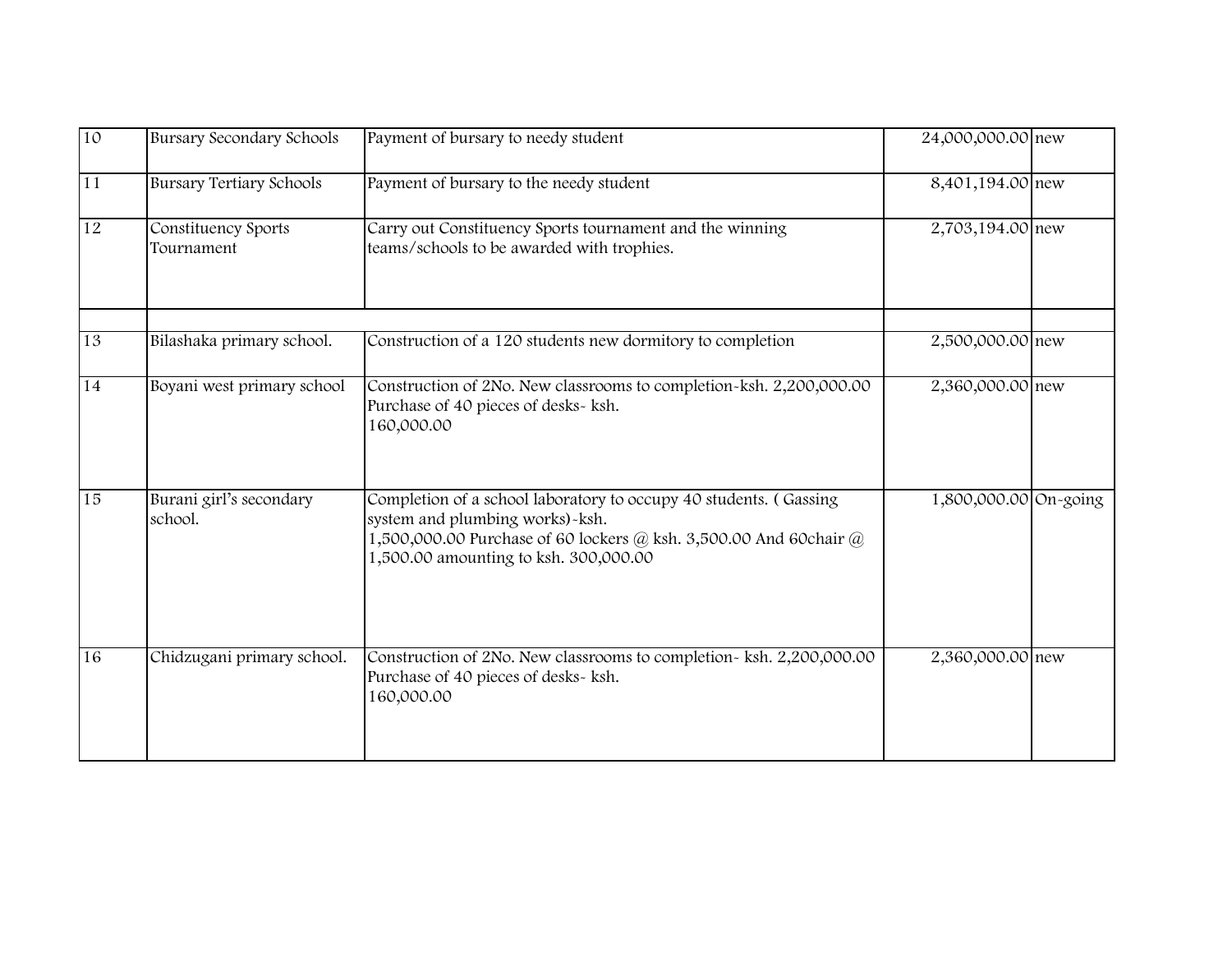| 17 | Chirimani primary school.         | Construction of 2No. New classrooms to completion ~ksh.2,200,000.00<br>Purchase of 30 pieces of desks- ksh. 120,000.00    | 2,320,000.00 new      |  |
|----|-----------------------------------|---------------------------------------------------------------------------------------------------------------------------|-----------------------|--|
| 18 | Deri primary school.              | Construction of 2No. New classrooms to completion~ksh. 2,200,000.00<br>Purchase of 30 pieces of desks- ksh.<br>120,000.00 | 2,320,000.00 new      |  |
| 19 | Golini secondary school.          | Purchase of 40 dining tables@ ksh.5, 000 and 40 benches@<br>ksh. 2,500.00.                                                | 300,000.00 new        |  |
| 20 | Kajiweni primary school.          | Renovation of 4No. Classrooms to completion. (Roofing, flooring,<br>plastering and painting).                             | 2,000,000.00 new      |  |
| 21 | Kibuyuni secondary school.        | Construction of 1No. New classrooms to completion.                                                                        | 1,100,000.00 new      |  |
| 22 | Kidongo primary school.           | Completion of renovation of 4No. Classrooms. (plastering, flooring and<br>painting)                                       | 600,000.00 On-going   |  |
| 23 | Kirewe secondary school           | Installation of burglary proof to one door and seven windows of a school<br>computer lab to completion                    | 300,000.00 new        |  |
| 24 | Kirewe secondary school.          | Completion of a school laboratory to occupy 40 students. (Gassing<br>system and plumbing works)                           | 1,500,000.00 On-going |  |
| 25 | Kiteje mixed secondary<br>school. | Completion of a school laboratory to occupy 40 students. (Gassing<br>system and plumbing works)                           | 1,500,000.00 On-going |  |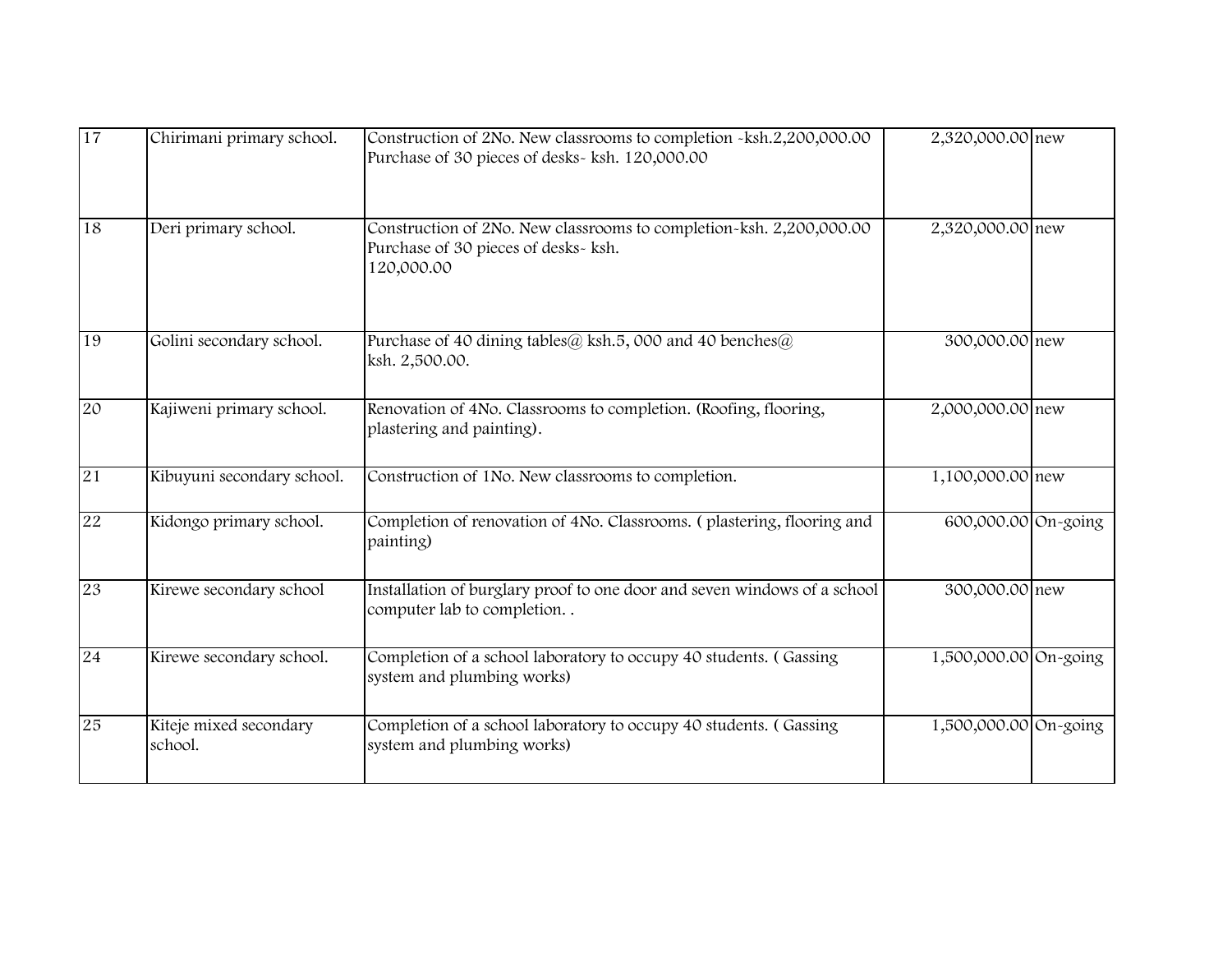| 26 | Kombani secondary school.                | Construction of 1No. New classrooms to completion.                                                                                | 1,000,000.00 new      |  |
|----|------------------------------------------|-----------------------------------------------------------------------------------------------------------------------------------|-----------------------|--|
| 27 | Kwale High school.                       | Completion of a laboratory to occupy 40 students. (walling, roofing,<br>plastering, flooring and painting)                        | 3,500,000.00 On-going |  |
| 28 | Kwale Kenya Medical<br>Training College. | Renovation of 4No. Classrooms to completion. (roofing, flooring,<br>plastering and painting)                                      | 2,000,000.00 new      |  |
| 29 | Magombani primary school.                | Construction of 2No. New Classrooms to completion- ksh.2, 200,000.00<br>Purchase of 40 pieces of desks- ksh.<br>160,000.00        | 2,360,000.00 new      |  |
| 30 | Mbararani primary school                 | Purchase of 30 pieces of desks- ksh. 120,000.00                                                                                   | 120,000.00 new        |  |
| 31 | Mbegani secondary school.                | Construction of phase one a new single laboratory to occupy 40<br>students. (Foundation, walling, roofing, plastering, flooring). | 3,000,000.00 new      |  |
| 32 | Mbuguni primary school.                  | Construction 3door pit latrine to completion.                                                                                     | 500,000.00 new        |  |
| 33 | Mbuguni Secondary school.                | Construction of phase one a new single laboratory to occupy 40<br>students. (foundation, walling, roofing, plastering, flooring)  | 3,000,000.00 new      |  |
| 34 | Mkongani primary school.                 | Construction of 1No. New classrooms to completion.                                                                                | 1,000,000.00 new      |  |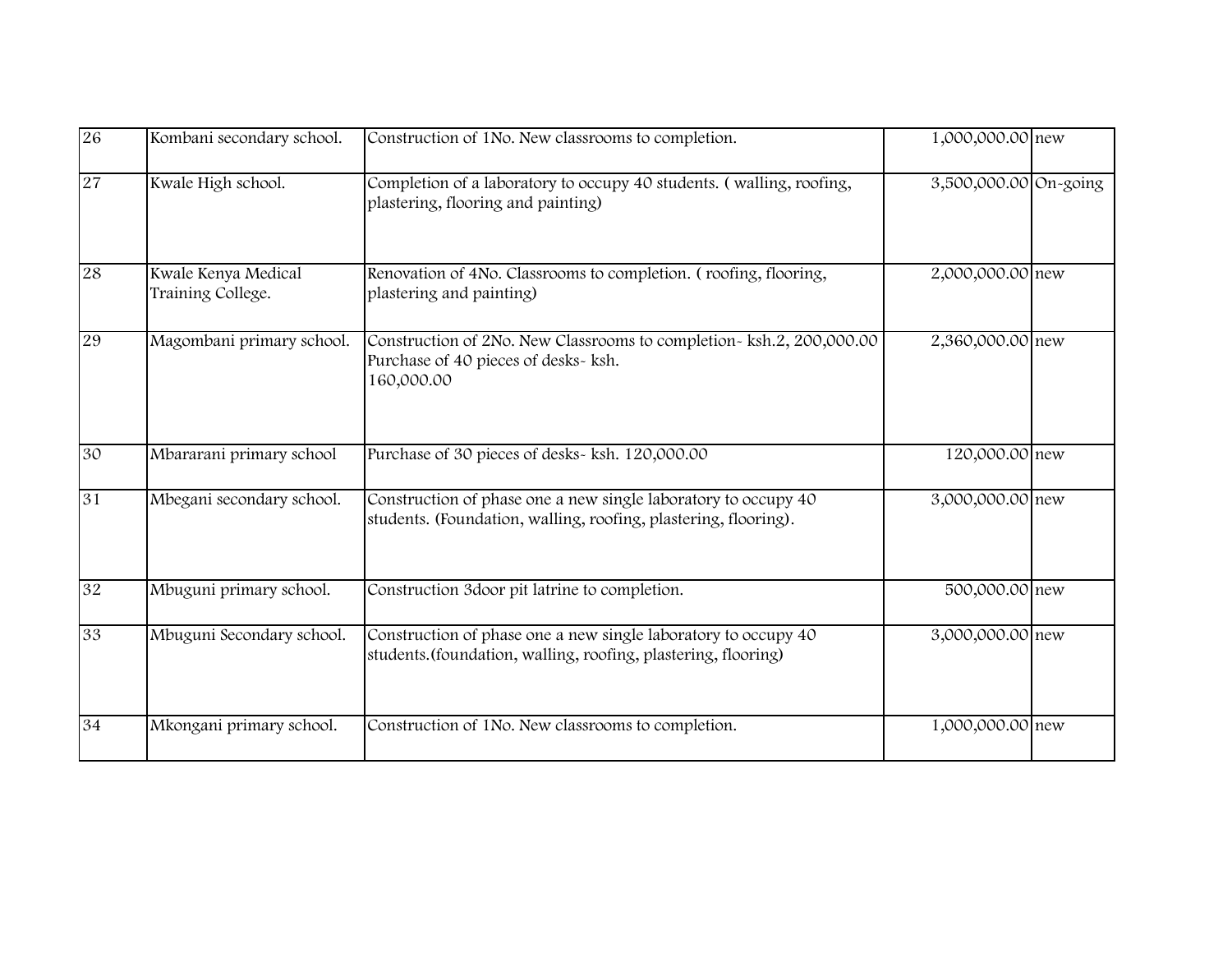| 35              | Mkongani secondary school.      | Purchase of 40 dining tables@ ksh.5, 000 and 40 benches@<br>ksh. 2,500.00.                                                                            | 300,000.00 new   |  |
|-----------------|---------------------------------|-------------------------------------------------------------------------------------------------------------------------------------------------------|------------------|--|
| 36              | Mlafyeni primary school.        | Renovation of 4No. Classrooms to completion. (roofing, flooring,<br>plastering and painting)                                                          | 2,000,000.00 new |  |
| 37              | Mtsamviani secondary<br>school. | Construction of 1No. New classrooms to completion.                                                                                                    | 1,100,000.00 new |  |
| 38              | Mtsangatamu primary<br>school.  | Construction of 2No. New classrooms to completion-ksh. 2,000,000.00<br>Purchase of 40 pieces of desks- ksh.<br>160,000.00                             | 2,160,000.00 new |  |
| 39              | Mwachema primary school.        | Renovation of 2No. Classrooms to completion. (roofing, plastering and<br>painting) - Ksh. 500,000.00 Purchase 80 pieces of desks- kshs.<br>320,000.00 | 820,000.00 new   |  |
| $\overline{40}$ | Mwachome primary school.        | Construction of 2No. New Classrooms to completion-ksh. 2,200,000.00<br>Purchase of 30 pieces of desks- ksh.<br>120,000.00                             | 2,320,000.00 new |  |
| 41              | Mwambara primary school.        | Construction of 3No. New classrooms to completion-ksh. 3,000,000.00<br>Purchase of 30 pieces of desks- ksh.<br>120,000.00                             | 3,120,000.00 new |  |
| 42              | school.                         | Mwamgunga girl's secondary Construction of a New ablution block with 4 doors to completion.                                                           | 1,000,000.00 new |  |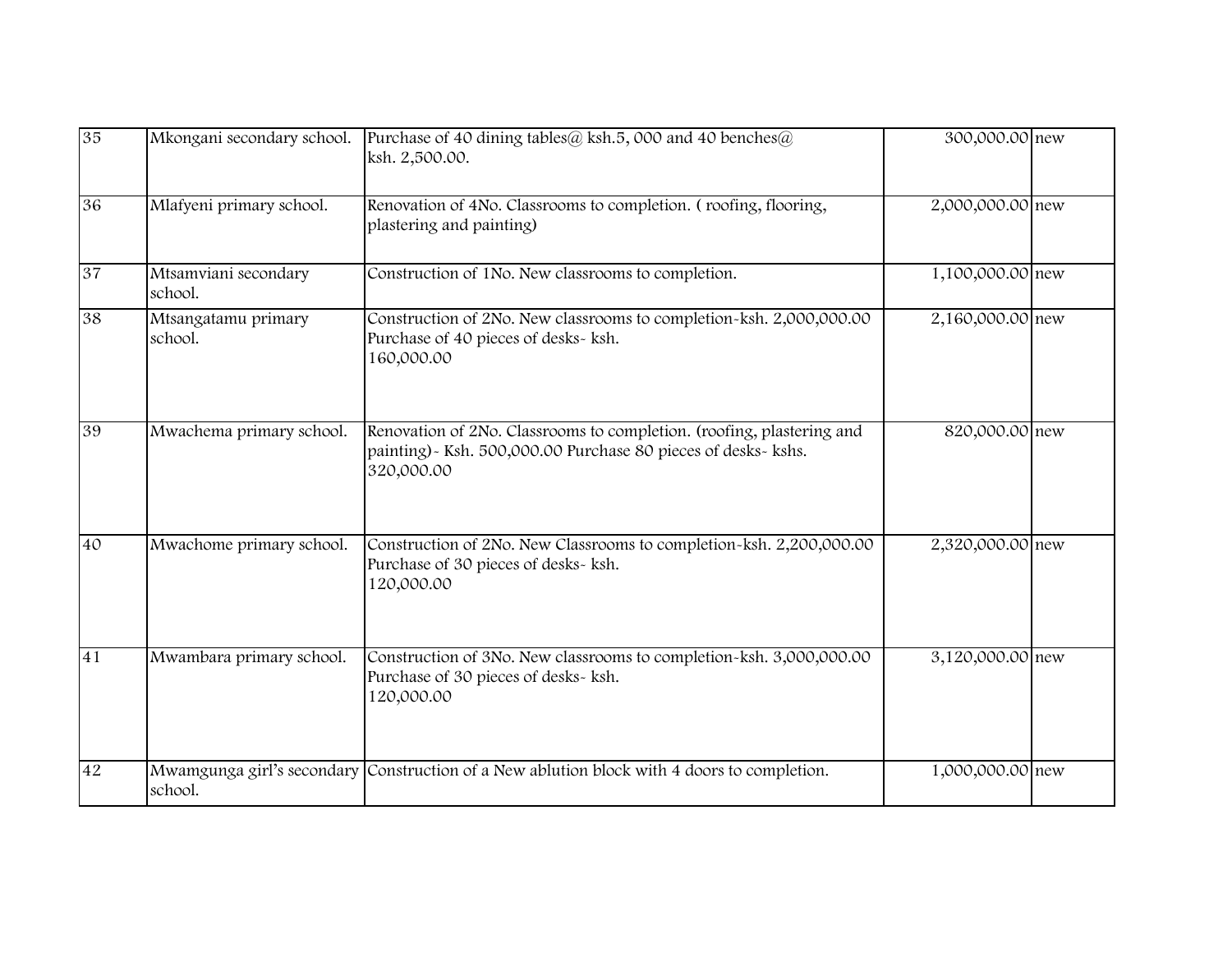| 43 | Mwamgunga Girls secondary<br>school | Completion of the Administration block (Plastering, windows, flooring<br>and painting). The block has Principals office, deputy principal's office,<br>a store, staffroom and bursar's office.  | 1,000,000.00 On-going |  |
|----|-------------------------------------|-------------------------------------------------------------------------------------------------------------------------------------------------------------------------------------------------|-----------------------|--|
| 44 | Mwamtobo primary school.            | Construction of 2No. New Classrooms to completion- ksh. 2,200,000.00<br>Purchase of 40 pieces of desks- ksh.<br>160,000.00                                                                      | 2,360,000.00 new      |  |
| 45 | Noloni primary school.              | Construction of 2No. New classrooms to completion~ksh. 2,200,000.00<br>Purchase of 40 pieces of desks- ksh.<br>160,000.00                                                                       | 2,360,000.00 new      |  |
| 46 | Nyando primary school.              | Construction of 2No. New classrooms to completion~ ks. 2,000,000.00<br>Purchase of 40 pieces of desks- ksh.<br>160,000.00 Construction of 3 doors pit latrine to completion- ksh.<br>500,000.00 | 2,660,000.00 new      |  |
| 47 | Pungu primary school.               | Renovation of 4No. Classroomsto completion. (roofing, flooring,<br>plastering and painting) - ksh. 2,000,000.00 Purchase of 20 pieces of<br>desks- ksh. 80,000.00                               | 2,080,000.00 new      |  |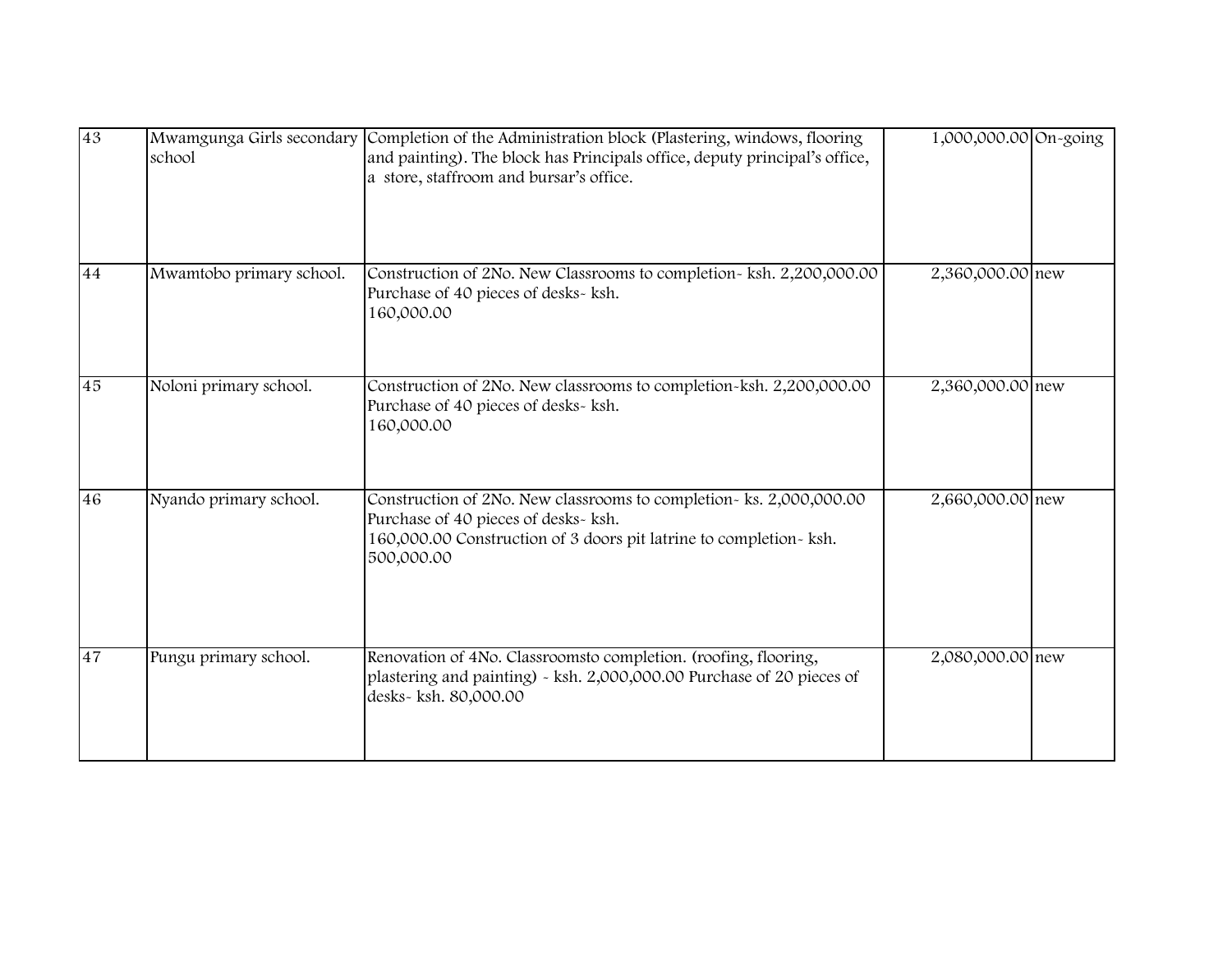| 48 | Rose mwakwere girl's<br>secondary school. | Construction of phase one a new single laboratory to occupy 40<br>students. (Foundation, walling, roofing, plastering, flooring).                       | 3,000,000.00 new |  |
|----|-------------------------------------------|---------------------------------------------------------------------------------------------------------------------------------------------------------|------------------|--|
| 49 | Stephen Kanja primary<br>school.          | Construction of 2 door pit latrine to completion.                                                                                                       | 300,000.00 new   |  |
| 50 | Stephen Kanja Secondary<br>school.        | Construction of a new 120 beds dormitory to completion.                                                                                                 | 3,500,000.00 new |  |
| 51 | Tiwi primary school.                      | Renovation of 4No. Classrooms to completion. (Roofing, flooring,<br>plastering and painting.                                                            | 2,000,000.00 new |  |
| 52 | Tserezani primary school.                 | Construction 3door pit latrines to completion-ksh.500,000 Purchase<br>of 40 pieces of desks- ksh. 160,000.00                                            | 660,000.00 new   |  |
| 53 | Viungwani primary school.                 | Renovation of 3No. classrooms to completion. (Roofing, plastering and<br>painting.~ Ksh. 1,500,000.00 Purchase of 30 pieces of desks~<br>ksh.120,000.00 | 1,620,000.00 new |  |
| 54 | Voroni primary school.                    | Construction 3door pit latrine to completion.                                                                                                           | 500,000.00 new   |  |
| 55 | Waa boy's secondary school.               | Construction of 1No. New classrooms to completion.                                                                                                      | 1,000,000.00 new |  |
|    |                                           |                                                                                                                                                         |                  |  |